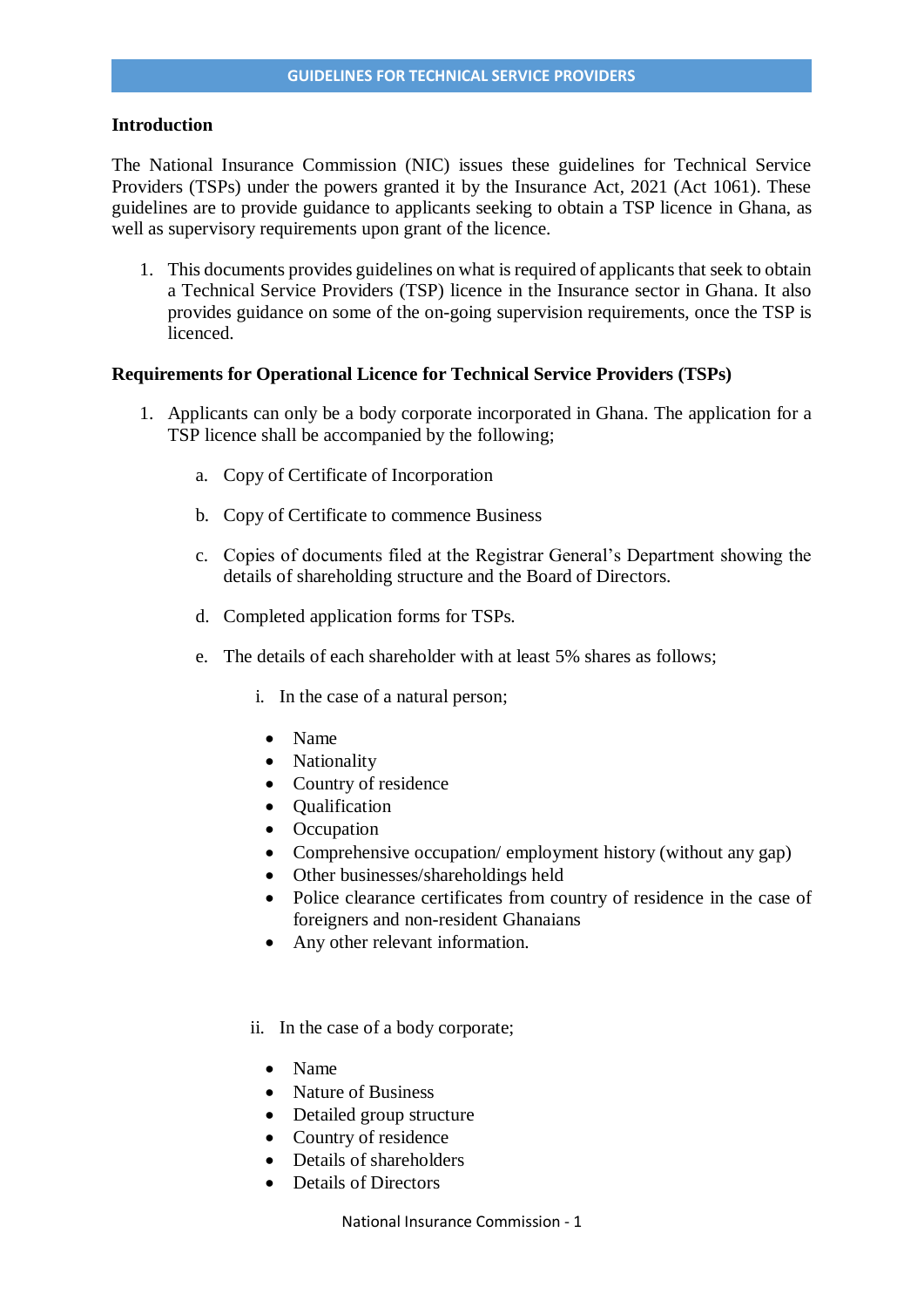- Details of Principal Officers
- Financial Statement for the last five years and any other relevant information.
- In the case of public companies, only significant holders owning 10% or more need to provide their details.
- 2. Evidence of agreement with an Insurer, who will be a risk carrier.
- 3. Evidence of minimum capital requirement of **GH¢500,000** and its source. At least **60%** of the minimum capital requirements must be in cash or cash equivalent.
- 4. Professional Indemnity cover with a limit of indemnity of **Gh¢500,000.**
- 5. A detailed 3-year Business Plan containing relevant projections.
- 6. Composition of Directors and Principal Officers
	- a) A Technical Service Provider should be headed by an effective board, which should lead and control the company. The board should be composed of persons who collectively have sufficient expertise to understand the important issues relating to the operations of Technical Service Providers and are individually capable of being independent.
	- b) The board shall have a minimum of three (3) members, including the Chief Executive officer (CEO) / Country Manager.
	- c) The role of the CEO/ Country Manager and the Chairperson shall not be combined.
	- d) The Chairperson shall be a non-executive director and shall be of sufficient caliber and standing to provide a balanced discussion and decision making at board meetings.
	- e) At least one (1) of the Board members must be Ghanaian.
	- f) Either the Board Chairman or the Chief Executive Officer/ Country Manager should be a Ghanaian.
	- g) Where the Chief Executive Officer/ Country Manager is not a Ghanaian, the Chief Finance Officer should be a Ghanaian.
	- h) At least one (1) Board Member shall be an independent director.
	- i) The Board shall include a non-executive director of sufficient caliber and standing to provide a balanced discussion and decision making at board meetings.
	- j) A Technical Service Provider shall have at least two full time principal officers one of whom shall be the Chief Executive Officer and possess a minimum of four years' experience in the insurance industry, at least three years of which should have been in a managerial or analogous position.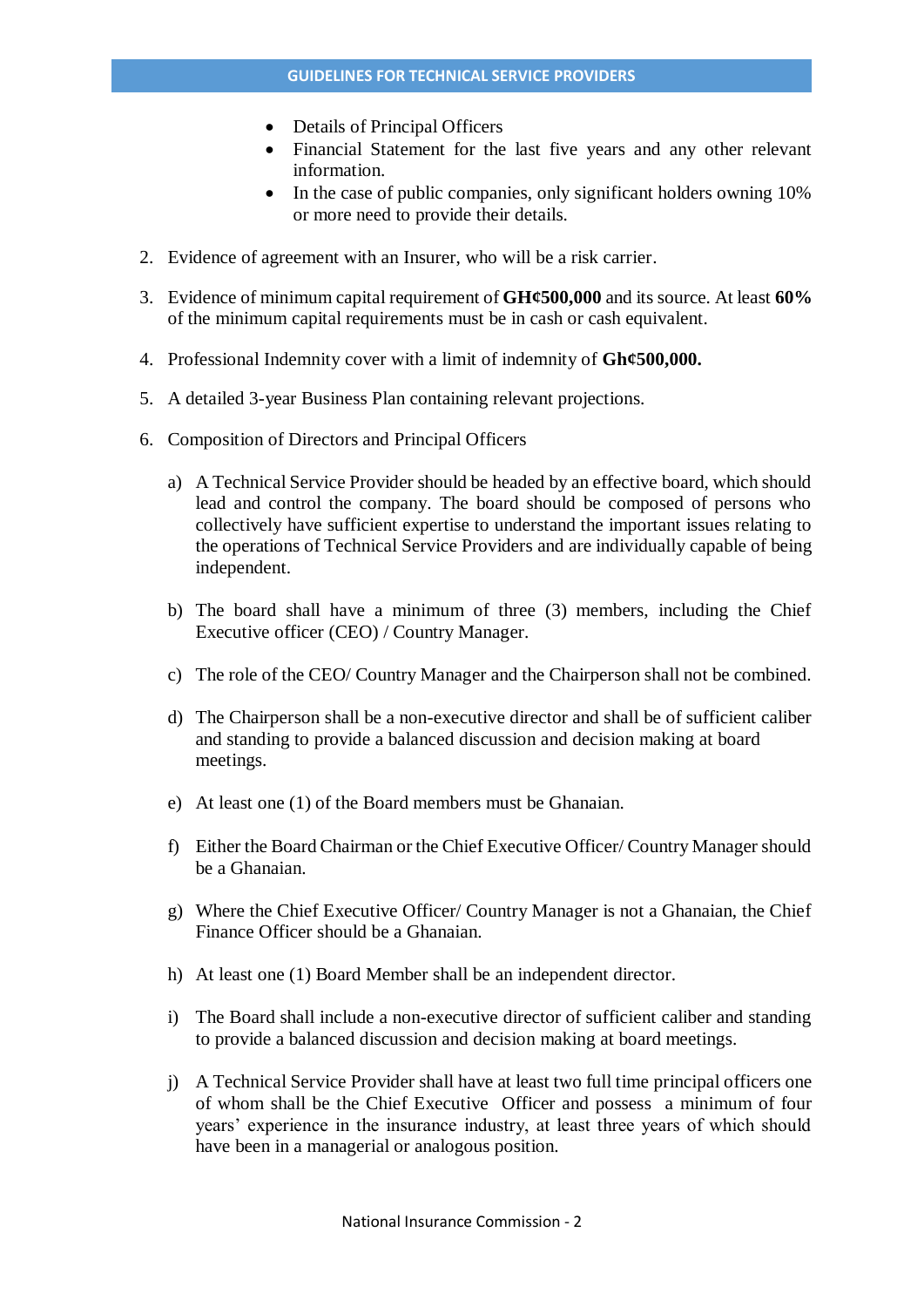- k) A Technical Service Provider shall have a Chief Finance Officer who shall have any of the following minimum qualification
	- i. CA (Chartered Accountants, Ghana), ACCA (Association of Chartered Certified Accountants), ACMA (Association of Cost and Management Accountants), ICAEW (Association of Chartered Accountants, England and Wales), CPA (Certified Public Accountants, USA) or such other professional accounting qualification as may be recognised by the Commission and
	- ii. At least four years relevant post qualification experience.
- l) A TSP shall establish and maintain the following control functions:
	- i) A compliance function;

 ii) Any other function appropriate for the nature, scale complexity and diversity of the business of the corporate insurance intermediary;

iii) A TSP shall not outsource a control function unless the outsourcing is permitted, in whole or in part.

- 7. Each Shareholder/ Director/ Principal Officer is required to submit the under-listed documents:
	- a) CV;
	- b) Completed Personal Questionnaire from each Shareholder;
	- c) Completed Personality Notes Form (to be completed in duplicate);
	- d) Completed Personal Questionnaire (Form attached to mail);
	- e) Latest Tax Clearance Certificate;
	- f) Police Report (receipt of payment while the report is being processed is acceptable);
	- g) Certified true copies of all educational certificates;
	- h) Letters of consent to all foreign universities attended, stating the student number on the letter (if applicable);
	- i) Three (3) passport size pictures;
	- j) Personal Identification Number (PIN) of Institute of Internal Auditors / Association of Certified Chartered Accountants (ACCA) or any professional body belonged to;
	- k) Student Identification Number for foreign schools attended;
	- l) Employee Number for all foreign employments;
	- m) Specific addresses and correct telephone numbers for all previous employments.
- 8. Copies of all contracts regulating the applicant's relationship with other companies transferring the applicant's functions to other companies and any other contracts the contents of which influence the financial situation of the applicant. (i.e Telcos, Banks, etc.)
- 9. The latest audited financial statement or Audited Statement of Affairs of the applicant, audited accounts of the immediate parent and consolidated group accounts and Management Letter.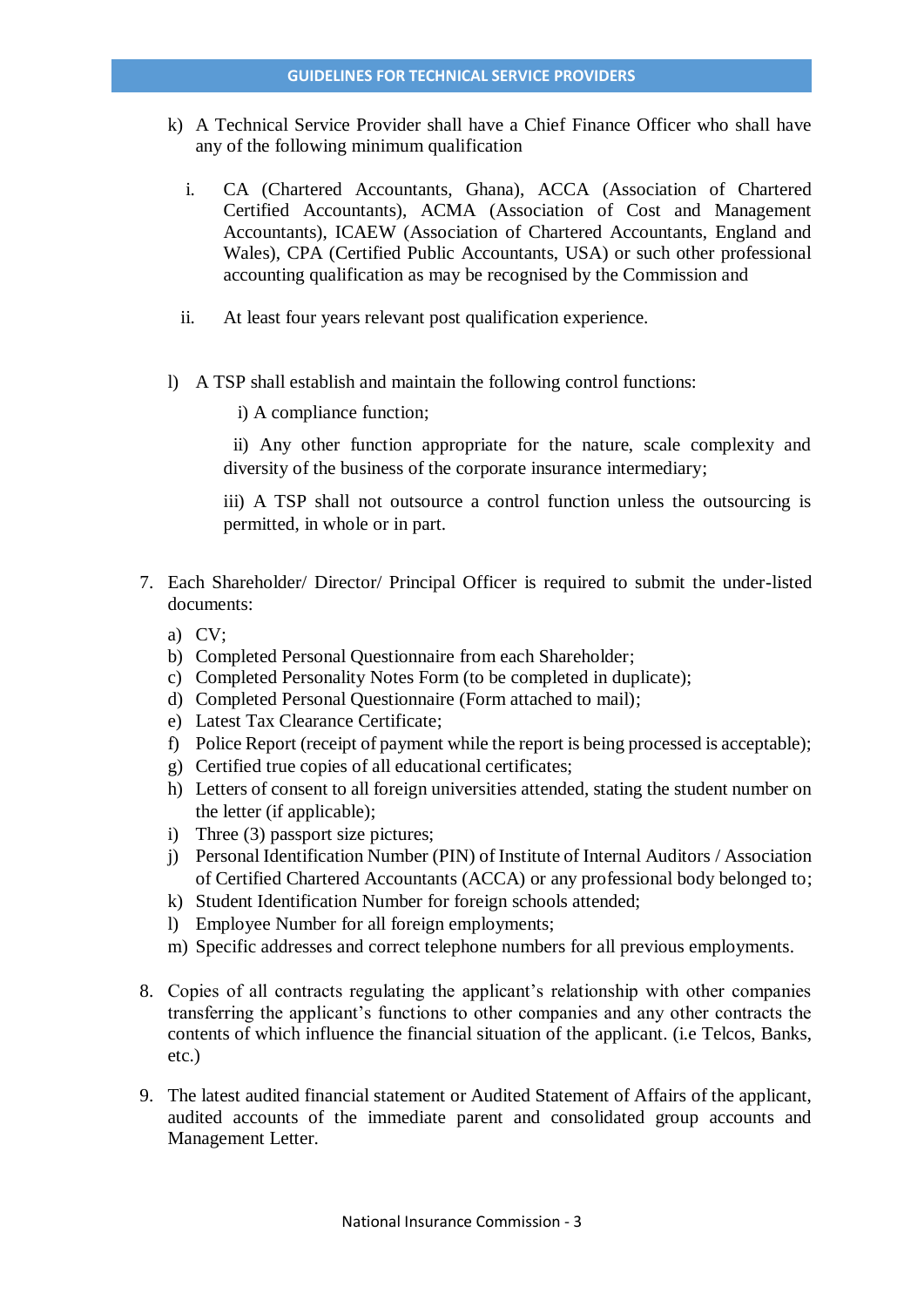- 10. Particulars of and letter of consent from Auditor, including the digital address of auditors.
- 11. A description of the location of office accommodation to be approved by the National Insurance Commission.
- 12. A Corporate body so licensed as a TSP may sell both Life and/or Non-Life micro insurance products.
- 13. Products which have already been approved by the Commission for underwriters, but amended or repackaged to make it suitable for micro insurance market, must be submitted to the Commission for approval. This must satisfy section 2 of the micro insurance Market Conduct Rules 2013.
- 14. Where applicable, a copy of the agreement between the TSP, the insurance company and the Telco(mobile insurance) together with the details and the branding arrangements of the products to be sold shall be submitted to the NIC for review and approval.
- 15. Where a Telco is not involved, an agreement between the TSP and the Insurer shall be submitted to the NIC for approval.
- 16. The Memorandum of Understanding (MoU) between all parties must include but not limited to the following:
	- a. Provision(s) for the appropriate confidentiality of policyholder information.
	- b. Provisions governing the handling and transmission of data.
	- c. Clear descriptions of roles and responsibilities of parties concerned.
	- d. Provisions that enable the insurer to access and receive all information collected or held by the other parties that is relevant to the design, development, pricing and sale of the insurance contract concerned.
	- e. Adequate provisions on Dispute Resolution and a Business Contingency Plan in accordance with the Mobile Insurance Market Conduct Rules. This must include a minimum notice period of at least six months before a party can walk out of the contract.
	- f. All parties should agree to a minimum period of commitment of at least one year. That is, no party can exit the contract until after a year of its inception.
- 17. A Corporate body which applies for a TSP license shall have 'Designated Persons' who shall have the qualification and practical training required of an individual agent to be licensed as 'Sub-Agents' and who shall be responsible for soliciting and procuring insurance business on behalf of the TSP.
- 18. An applicant for a TSP license shall pay to the NIC, an application fee of  $GH¢10,000$ upon submission of the application and a license fee of  $GH\epsilon 5,000$  if approval is granted. **Please note that the application file will be closed if you fail to respond to licence**